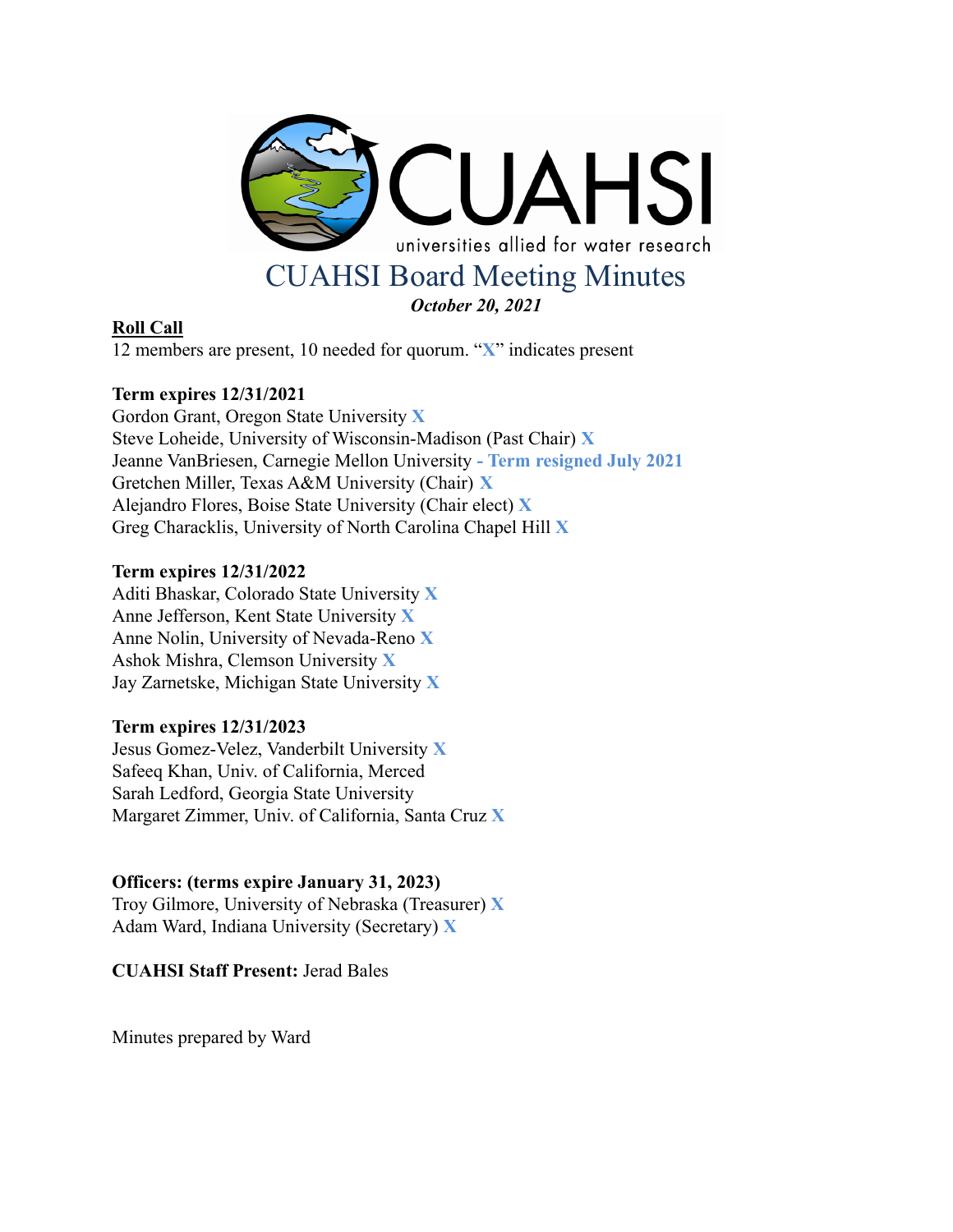## 14:00 EDT Call to Order

- 1. Executive Director's report
	- a. Mics. Updates
		- Bales reported applications are open for CUAHSI Fellowships and training program, plus instruction in the Virtual University. He noted one training course in hydrogeodesy that is in the works with partnership from UNAVCO.
		- CUAHSI is discussing if attendance at AGU will be in person or virtual.
		- Future funding. A collaborative proposal with a NOAA Cooperative Institute Univ. of Alabama is underway and will be submitted this quarter. Bales also reported additional funding from the Internet of Water team for CUAHSI's activity on the project. CUAHSI is also working on a cooperative institute proposal with Northeastern Univ.
		- Bales had identified a new office space for CUAHSI, which will provide sufficient space and an overall reduction in rent.
		- Webinar series will continue this month and next, and attendance remains strong.
		- The HydroShare annual report was circulated for review prior to the meeting.
	- b. FIHM Update
		- More than 100 session , workshop, and town hall proposals were received, which AGU estimated to convert to about 2,000 attendees. Bales reported that he is working with AGU to ensure CUAHSI is acting as a full partner and that organization is underway.
	- c. NSF Management Review Update
		- Bales reported that responses to the NSF's letter is underway, and he is working with staff to complete the report, due in December.
- 2. Chair's report
	- a. Nothing new to report beyond existing agenda items.
- 3. New Member Requests
	- a. Bales circulated requests for membership from Fort Lewis College and Prairie View A&M. He confirmed that both applications were received and are complete, except the final payment from Fort Lewis College.
	- **b. Approval of the applications for membership from Prairie View A&M..**
		- **■ Motion: Loheide**
		- **■ Second: Flores**
		- **■ Discussion: (none)**
		- **■ Vote: Approved (unanimous)**
	- **c. Approval of the applications for membership from Fort Lewis College**
		- **■ Motion: Jefferson**
		- **■ Second: Nolin**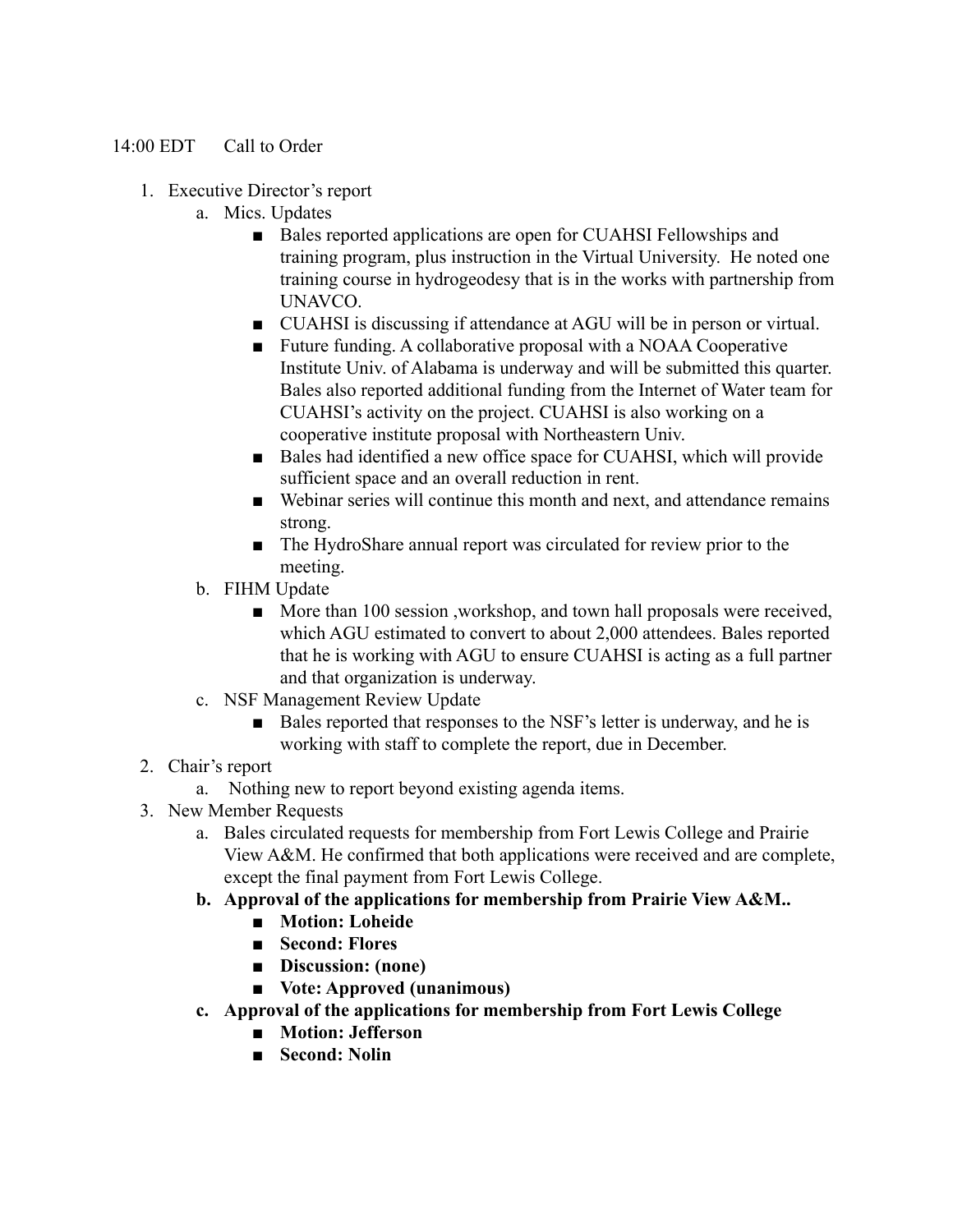- **■ Discussion: Jefferson reported the Gigi Richards leads the Four Corners Water Center at Fort Lewis College, and Flores reported Heidi Steltzer is also at that institution.**
- **■ Vote: Approved (unanimous)**
- 4. Executive Director's Travel
	- a. Bales outlined four upcoming trips:
		- November and December, specific dates TBD: Durham NC to Cambridge; Office visit (two trips)
		- Nov. 17 19: Durham NC to Washington, DC; Internet of Water Board meeting
		- December, specific dates TBD: Durham NC to New Orleans; AGU Fall meeting. Bales only intends to travel if CUAHSI will have a booth at the event.
	- **b. Approve Bales' travel as detailed above.**
		- **■ Motion: Nolin**
		- **■ Second: Zarnetske**
		- **■ Discussion: (none)**
		- **■ Vote: Approved (unanimous)**
- 5. IRB Process for CUAHSI
	- a. Bales summarized that participant surveys have been relatively informal and ad hoc in the past. Bales intends for formalize the process for surveying participants, including better understanding current services and community needs. To that end, Bales has discussed the need for CUAHSI to engage in an IRB process for surveys. This is important if CUAHSI will publish any data about activities or the community, which is a goal for the organization. His proposal was to identify if the IRB process at one of the institutional PIs could leverage the existing process at their home institution.
	- b. Jefferson and Loheide are collaborating on an existing effort, which is being led via JEfferson's institution.
	- c. The group discussed potential training requirements and arranging appropriate access for institutions in terms of training, data storage, and other logistics.
	- d. Jefferson identified a need to clarify access to training (e.g., CITI Human Subjects), how CUAHSI staff work through or are overseen by a Board member whose institutional IRB would be used, and some guidance on data storage and access.
	- e. The group also discussed limitations of data storage and identifiable data that could present challenges.
	- f. Loheide also noted the potential to engage private firms for IRB review and approval.
	- g. Bales noted this is not an urgent need, but that he does want to get a process in place to keep this organized and consistent in the future as staff continue to implement evaluation of projects and surveying participants.
- 6. Nominations for CUAHSI Directors, 2022 2024
	- a. Jefferson presented a slate of 11 nominees for the 6 open Board seats on behalf of the nominating committee (herself, Zimmer, and D. Guswa):